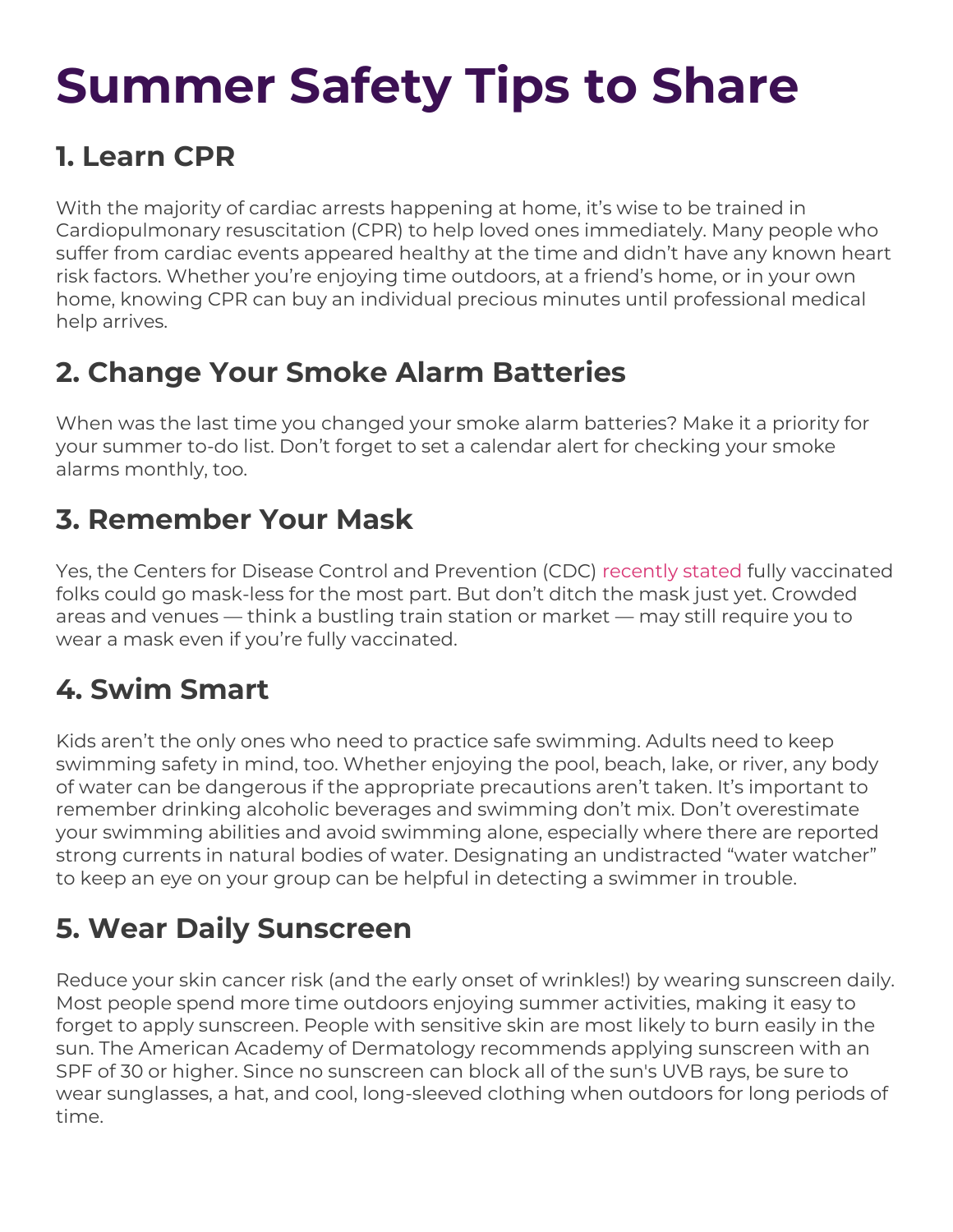# **6. Stay Hydrated**

Staying hydrated is always important for optimal body functioning, but especially during the hot and humid months. That's because fluids are lost through sweat which happens a lot more often in the summer. If you plan to spend a lot of time outdoors, make sure you keep water with you and drink it often. Consuming foods with high water content think melons, lettuce, cucumbers, etc. — can also help you stay hydrated to avoid heat illnesses.

#### **7. Prepare an Emergency Weather Kit**

Summer is known for its long days, but it's also a prime time for severe weather like thunderstorms or hurricanes. Heavy area storms can easily knock out power and scatter debris, making it difficult to travel outside the home for necessities. Ensure you have a full emergency kit ready to go with non-perishable food, flashlights, water, a first aid kit, extra medications, etc. to see you through an emergency situation.

# **8. Be a Defensive Driver**

Every summer, more drivers hit the road for vacations. With individuals still hesitant to hop aboard aircrafts, the roads are bound to be more crowded. When driving, put your cell phone away (put it in the trunk if you need to avoid temptation) and keep your eyes on the road. If you're tired, pull over for a quick nap since drowsy driving can be just as dangerous as drunk driving. And, above all, if you're under the influence, wait until you're sober before driving.

# **9. Use Insect Repellent**

Protect yourself from diseases spread by mosquitoes and ticks like dengue fever, malaria, West Nile Virus, and Lyme disease by wearing bug repellent. In addition to bug spray, you can also minimize bug bites by discarding standing water in your yard (think bird baths and kiddie pools), wearing long sleeved-clothing, and using mosquito netting, when outdoors to avoid bug bites.

# **10. Boat Safely**

Summer is a great time for boating. A few precautions to take when boating include: ensuring enough life vests are onboard; watching the weather before and during your time on the water; skipping alcoholic beverages when driving the boat; staying hydrated throughout the day.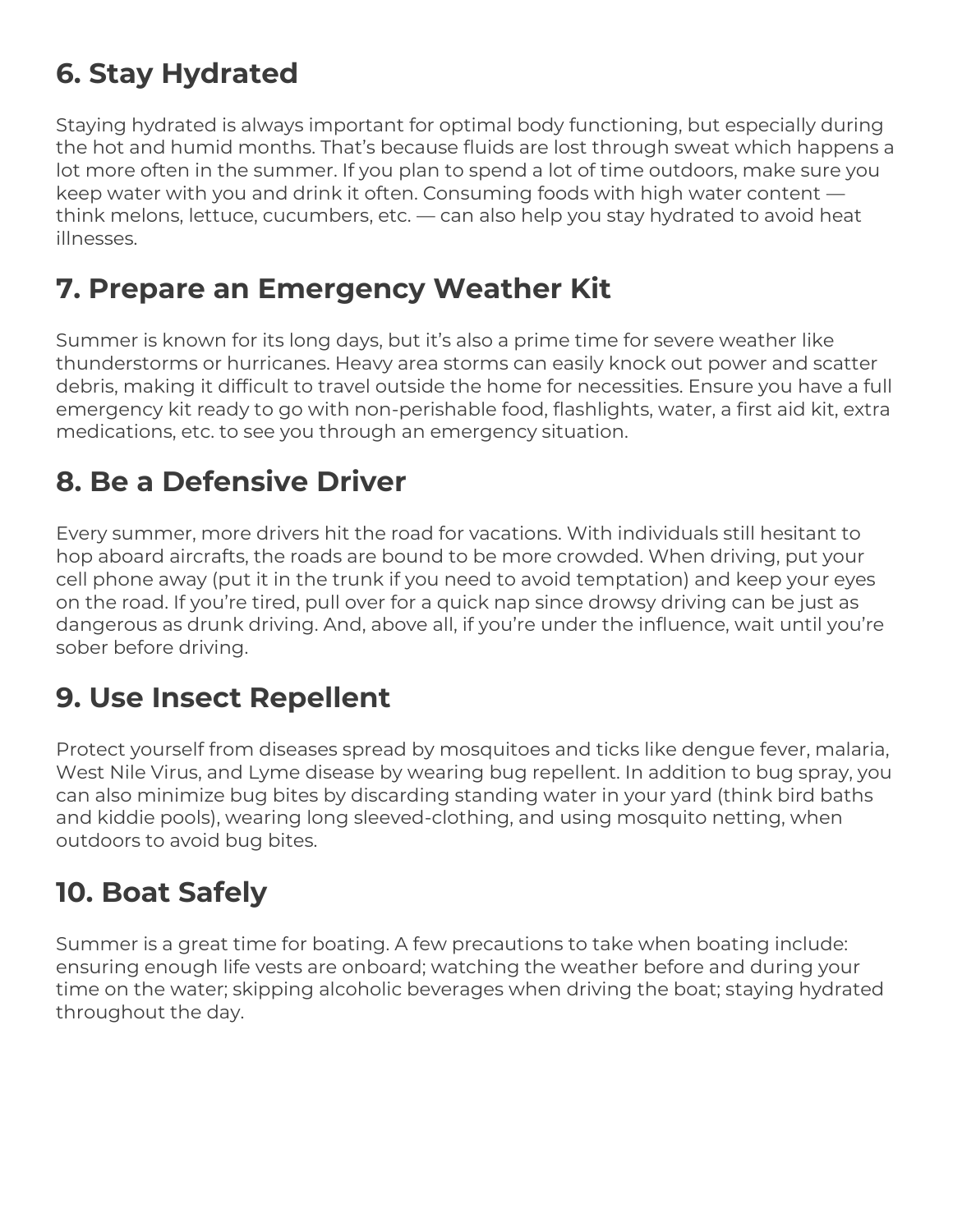# **11. Don't Ignore Thunder**

As the saying goes, "When thunder roars, go indoors." While the odds of being hit by lightning are one in a million annually, it's still not a good idea to hang outdoors during a thunderstorm — especially if you live in a place like Florida or Texas. Remember the 30-30 rule. Once you see lightning, count to 30. If thunder claps happen before you hit 30, go inside. Additionally, avoid bathing in the shower or bath tub during thunderstorms as [lightning](https://www.cdc.gov/nceh/features/lightning-safety/index.html) can travel through plumbing.

## **12. Move It**

Physical activity is a must to stay healthy. If you have the summer off — or need to use up vacation time — consider planning an active vacation. Kayaking, swimming, paddleboarding, whitewater rafting, and hiking are great outdoor activities to hit your necessary 150 minutes of moderate aerobic exercise each week.

# **13. Eat Healthy Food**

Summer is bountiful in its harvest of fruits and veggies. Make a stop at the local produce stand or farmer's market to pick up fresh, seasonal produce options like watermelon, blackberries, zucchini, and okra when their nutrient counts are the highest. Plus, eating water-rich foods can keep you hydrated which will reduce headaches, overeating, and feeling faint on hot summer days.

#### **14. Cook Food the Same Day**

Planning a picnic? Make sure you cook food the same day to limit the amount of time bacteria has to grow in it. Viruses and bacteria are the most common culprits of food poisoning, which is usually just unpleasant but can send you to the hospital if you're not careful. To prevent illness, practice the four food safety steps: [clean,](https://www.foodsafety.gov/keep-food-safe/4-steps-to-food-safety#clean) separate, cook, and chill.

#### **15. Limit Sun Exposure**

The sun is the most damaging between 10 a.m. and 4 p.m. daily. Do your best to go outside before or after that time frame. Or, cover up or work under shaded areas to limit sunburns and other risks of heat illnesses.

# **16. Drink Right**

Nothing says summer like a fruity umbrella drink, right? While it's fine to have an adult beverage every once in a while, one of the most important health tips to remember is to stay hydrated. If you don't love plain water, consider infusing it with fruit. Or, switch it up and add coconut water for an electrolyte boost and refreshingly delicious drink that is better for you than other sweet beverages.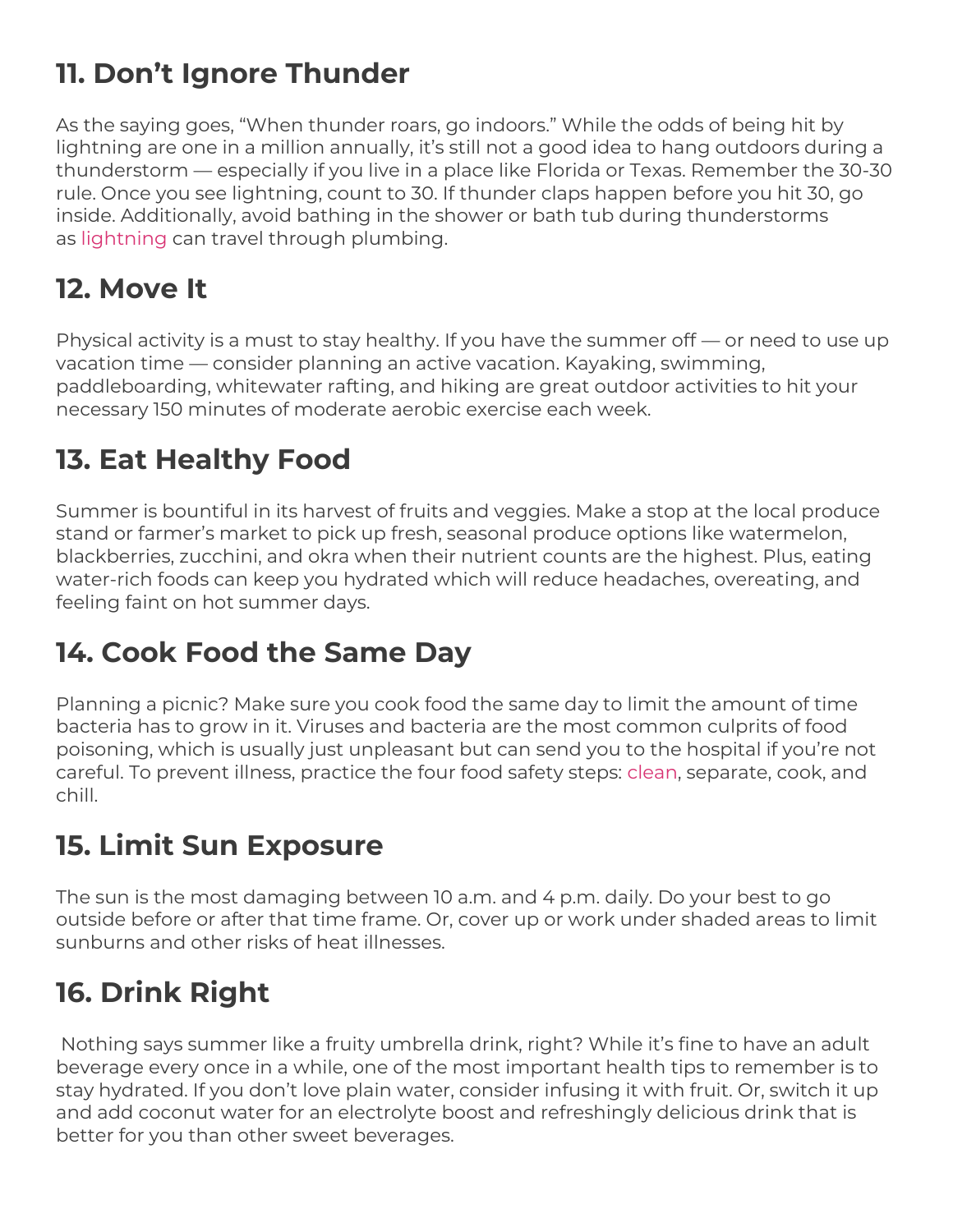# **17. Keep Good Sleep Practices**

With summer vacations and long summer days ahead of you, it's easy to mess up your sleep routine. But, experts say skipping out on quality sleep can put a damper on your health. Do your best to wake and fall asleep at the same time each day to keep your sleep patterns regular.

#### **18. Watch for Power Lines**

Summer is the ideal time to try out new toys and activities like kite flying, drone flying, and tree climbing with kiddos. Just be sure to watch out for low-hanging power lines. If one of your gadgets — like a kite — gets stuck, forego getting it yourself. Notify your local power company to report it. And after heavy storms, be sure to watch out on the roadway for downed power lines, too. Stay a minimum of 25-feet away from downed lines.

#### **19. Keep Sanitizer on Hand**

While social settings may be a bit more relaxed now due to the COVID vaccine rollout, it's still wise to practice good hygiene. Whether you're at a picnic, coming out of the grocery store, or holding a stair handrail, use sanitizer any time you're unable to get to a bathroom to wash your hands properly. Alcohol-based sanitizers with at least 60% of alcohol gets the job done.

# **20. Watch Your Grill**

As the summer months encourage more outdoor time, firing up the grill becomes a popular activity. If you love to grill, be sure to practice food safety and fire safety. That includes only grilling outdoors, keeping kids and pets away, and keeping the grill cleaned of grease and fat. Above all, never leave a grill unattended!

#### **21. Practice Smart Home Safety**

Summer time is a prime time for vacations. It's also a prime time for residential burglaries. Consider setting up light timers at your home to deter would-be criminals from breakingand-entering. Additionally, having motion lights and nighttime landscape lighting can deter criminals as well.

# **22. Connect With Others**

Social interaction is an important part of social health. Throughout this summer, keep your mental health in check by spending time with loved ones. Doing so can elevate your mood and keep you from isolating, which can lead to depression and other mental health concerns.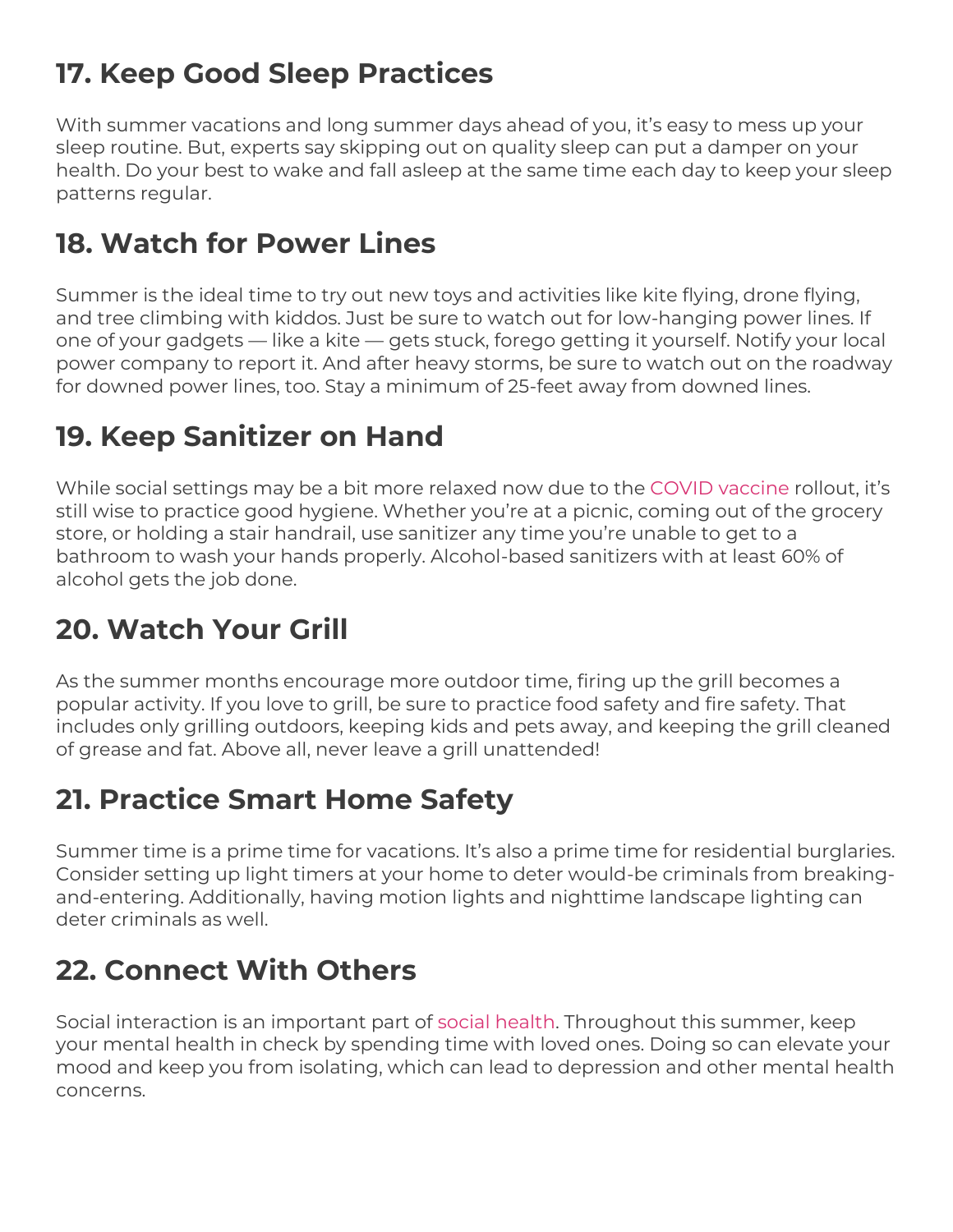## **23. Protect Your Hearing**

Summer is a great time for enjoying unique activities like sporting events, shooting ranges, concerts, etc. But it can also do a number on your hearing. Loud noises above 120 decibels can cause damage to your hearing immediately. Invest in some good ear plugs if you plan to attend any of those activities this summer.

## **24. Do What You Love**

Finding joy in life and its activities is one of the best ways to keep yourself mentally and physically young. Whether that's going out golfing with friends, playing with your grandkids, visiting a local winery, painting, wakeboarding, etc., it's important to make time to rest and relax this summer season.

# **25. Give Wildlife Space**

While it may be tempting to feed the cute ducklings by the pond or try to feed a deer from your hand, know that wildlife is just that — wild. They can be unpredictable and bite out of fear or defense. Be sure to give all wildlife that you encounter this summer season plenty of space. That goes for snakes, bears, bees, alligators, birds, deer, and other roaming critters.

# **26. Remember Bikes Are Vehicles**

With longer summer days, evenings and early mornings are perfect for solo bike rides. Not only is it great exercise, it's good for the earth, too. Always ensure that you know the rules of the road before heading out for a ride. Additionally, wearing a helmet and other safety gear — like reflective clothing — can help you stand out to other motorists on the road.

# **27. Have a First Aid Kit Together**

Be prepared for scrapes, scratches, bites, and more by having a first aid kit on hand. You'll want to keep it stocked and ensure the ointments aren't expired. Keep one at home and in your car for unexpected mini medical issues. Items like gauze pads, medical tape, bandages, eye protection, alcohol wipes, and the like are useful to have in your kit.

# **28. Prevent Fires**

The number one cause of residential fires are cooking fires. Whether you're toasting marshmallows over a fire pit or grilling on your back patio, make sure to keep any fire activities a minimum of 10 feet away from your home. Keep a fire extinguisher handy and a hose nearby to put out any unexpected fires.